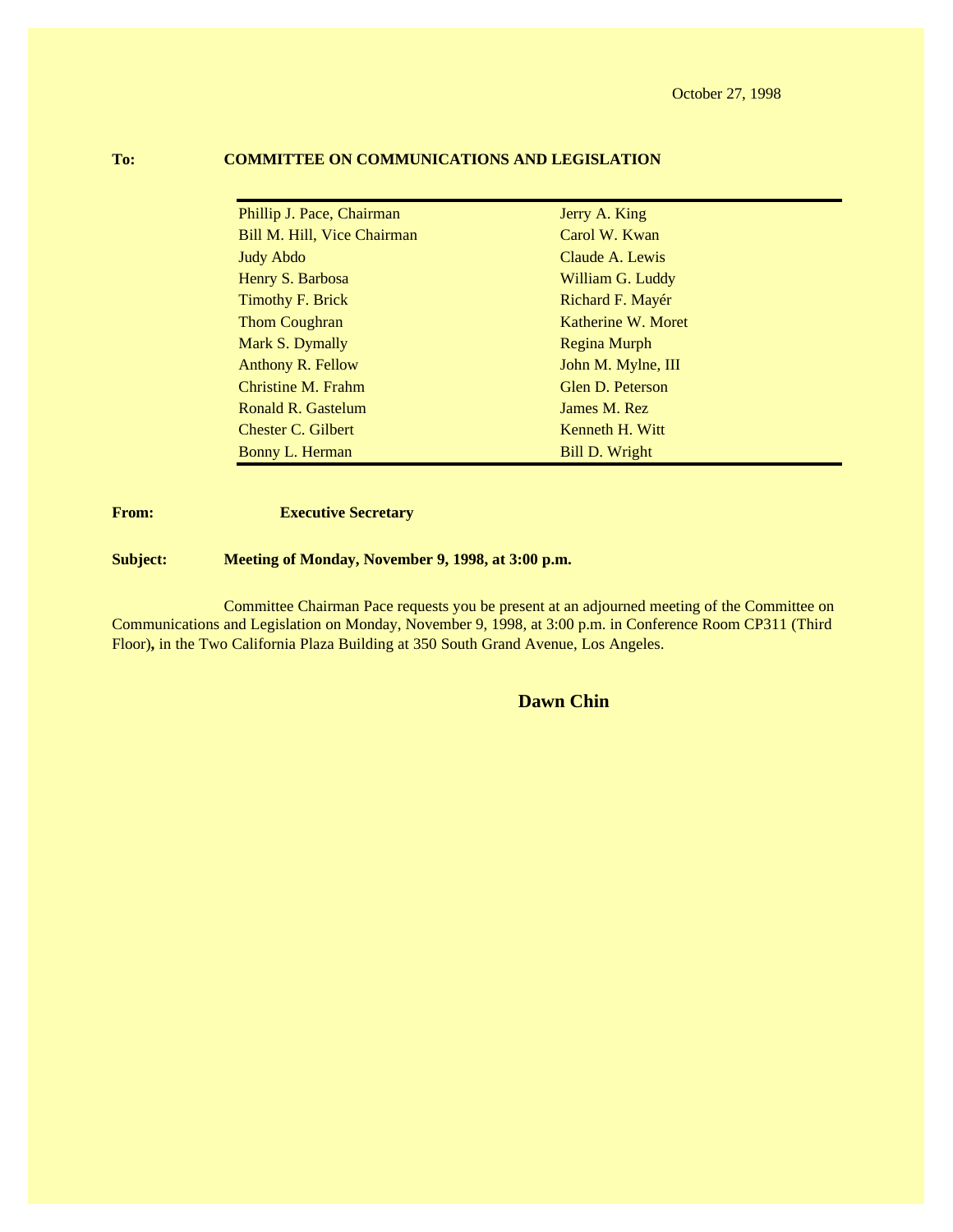# **AGENDA**

# **ADJOURNED COMMITTEE ON COMMUNICATIONS AND LEGISLATION MEETING WITH BOARD OF DIRECTORS\***

# **November 9, 1998**

#### **3:00 PM**

| Room 311. Third Floor<br>Two California Plaza | 350 South Grand Avenue | Los Angeles, CA 90071 |
|-----------------------------------------------|------------------------|-----------------------|
|-----------------------------------------------|------------------------|-----------------------|

**\*The Metropolitan Water District's Committee on Communications and Legislation meeting is noticed as a joint committee meeting with the Board of Diectors for the purpose of compliance with the Brown Act. Members of the Board who are not assigned to the Committee on Communications and Legislation may attend and participate as members of the Board, whether or not a quorum of the Board is present. In order to preserve the function of the committee as advisory to the Board, members of the Board who are not assigned to the Committee on Communications and Legislation will not vote on matters before the Committee on Communications and Legislation.**

- **1. ADDITIONS TO THE AGENDA** (As required by Govt. Code, § 54954.2 (b).)
- **2. OPPORTUNITY FOR MEMBERS OF THE PUBLIC TO ADDRESS THE COMMITTEE ON MATTERS WITHIN THE COMMITTEE'S JURISDICTION** (As required by Govt. Code, § 54954.3 (a).)
- **3. APPROVAL OF THE MINUTES OF THE ADJOURNED MEETING OF THE COMMITTEE ON COMMUNICATIONS AND LEGISLATION HELD ON OCTOBER 12, 1998.**
- **4. CONSENT CALENDAR ITEMS ACTION**

None.

#### **5. OTHER BOARD ITEMS - ACTION**

None.